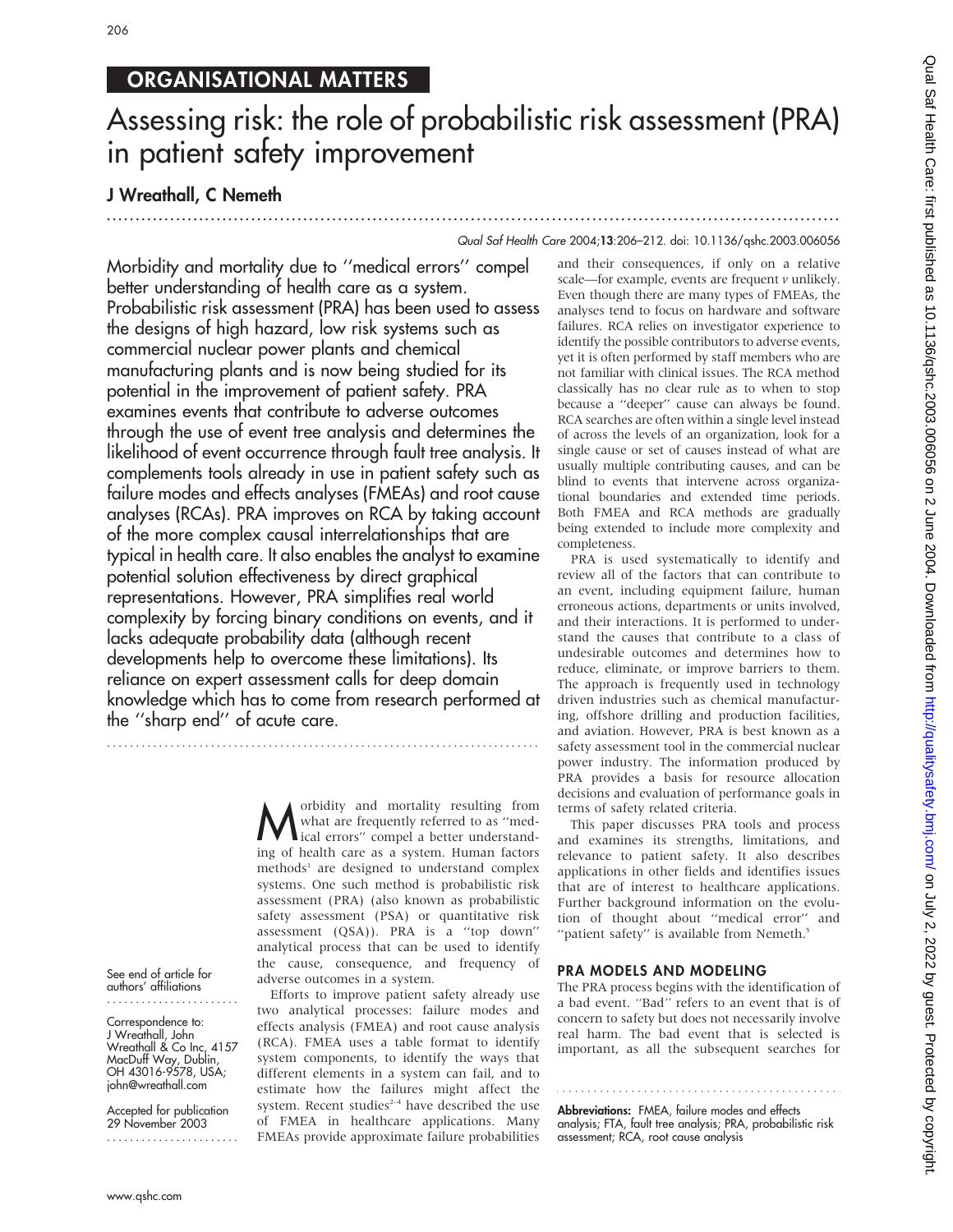causes will focus on it. A bad event could involve serious harm to a patient—for example, removal of a healthy organ or limb—or death. It could also be an adverse drug event in which the harm is transient or minimal. It may even be a near miss in which the wrong drug is dispensed but is detected by the nurse before it is delivered.

The purpose of a study strongly influences the selection of the bad event. PRA studies are performed too often without an explicit purpose other than some vague goal such as ''measuring safety'' or ''identifying improvements''. Such studies are frequently of limited use because they omit actions and behaviors that are critical in some later use of the study. Once a bad event has been chosen, the analyst identifies the potential causes of the event and how they are related. Most PRAs use two complementary graphical tools to do this: event tree analysis and fault tree analysis (FTA).

### Event tree analysis

The event tree is a logical structure in the form of a tree branch that maps out the different pathways by which the bad event can come about. All of the paths that cause an adverse outcome must be included and analysts routinely rely on the experience of subject matter experts to know which events to include. The tree structure enables the analyst to order events (usually chronologically), to separate clusters of events from each other, and to show whether or not events are important.

The branching structure shows how an initiating event that starts a sequence at the left side of the tree may lead to the bad event that is shown at the far right side. Events or options that depend on other events are shown to the right of those events on which they depend. Figure 1 shows an everyday example—the problem of being late for class. We will take as the bad event ''being late again'' (while this may seem a trivial application it is convenient in scale and requires no specific clinical knowledge for a real medical application. The analytical process is identical, however). The particular sequence of events we will consider starts with the subject waking up late and being time pressured to get to class.

The subject has three ways to get there. The normal way is by driving his/her own car via a freeway that is subject to periodic overcrowding and delays while driving. The first alternative would be to use public transport (say, a local subway or commuter train) and the second is to call a colleague to ask for a ride.

Figure 1 shows an event tree including alternatives and the different things that could lead to the student being late again. The alternative outcomes are shown in the right hand column (''Late again'') as either ''yes'' or ''no'' for the outcome of the path that terminates to the left of the outcome answer. Trace back from the outcomes towards the



Figure 1 Example event tree structure.

left hand side of the tree along the horizontal paths. There are a series of vertical branches labelled ''Y'' (for yes) and ''N'' (for no) that are connected to earlier paths. Each of the vertical branches represents the response (yes or no) to a question that appears at the top of the tree. Tracing back from the first ''no'' under ''Late again'' we come to the first branch labelled Y/N: ''Freeway clear?'' The up branch represents ''yes'' and indicates that the freeway on this particular morning was clear. The student was not therefore held up by traffic on the freeway and arrived on time. The down branch ''no'' means that the freeway was not clear and the student was late. This branch is attached to the earlier path and represents the condition that the car did start. The up branch corresponding to the question ''Car starts?'' indicates "yes". Because the car did start, there is no need to consider the backup alternatives of the subway or the colleague. To keep things simple we ignore other failure modes such as the car having a flat tyre, being involved in an accident, or any of the other things that seem to happen when time is of the essence.

What are the possible outcomes if the car does not start? Work from left to right, starting on the lower ''No'' branch associated with the question ''Car starts?''. The next question is ''Train/subway available?'' The ''yes'' path goes straight to the outcome of not being late again. Notice that the questions in the event tree sound very simple. However, in order to satisfy our analysis there are several subway or train possibilities that need to be considered. Is the train sufficiently frequent and conveniently located to get the student to class on time? Is the day being analysed a holiday with reduced service? Has there been an accident or breakdown on the line in question? When we discuss fault trees in the next section we show that these kinds of questions are addressed to answer ''Train/subway available?''

If the answer is ''no'' then we are left with the colleague option, and whether he is available and willing to give the subject a ride in time. If not, he will be late. If yes, whether the freeway is clear must be considered. Heavy freeway traffic can still cause a late arrival.

### Fault tree analysis (FTA)

A fault tree is an extension of the event tree method. Park<sup>6</sup> considers FTA ''a method of system reliability/safety analysis that .. shows a logical description of the cumulative effects of faults within the system''. Like the event tree, events in a fault tree are arranged to show how they are related. Event trees are portrayed in a logic structure that branches from left to right and uses only OR gate logic. In contrast, a fault tree is organized in a ''top to bottom'' hierarchy and uses both AND and OR gate logic. The fault tree diagram (fig 2) adds logic diagram symbols to the tree structure.

The diagram represents cause and effect relations among events that culminate in a ''top event''. Logic symbols at each intersection (or gate) indicate what is required to occur for its condition to be satisfied. The AND gate requires multiple events to occur at the same time—that is, the output condition exists when all the inputs exist. Thus, in fig 2 the condition ''no gas'' exists when both conditions ''no gas in tank'' and ''no gas in spare can'' are true. The OR gate is satisfied when any one event occurs. Referring to fig 2, the condition ''no backup electrics'' (electrical power) exists when either ''no jumper cables'' or ''no second battery'' exists. The output condition is also satisfied when more than one input exists in an OR gate. Bahr<sup>7</sup> observes that the more AND gates a tree contains, the more fault tolerant (and safer) a system typically is. A proliferation of OR gates depicts a failure prone situation.

FTA can be used to build a model to predict the likelihood of each branch for which the analyst has no direct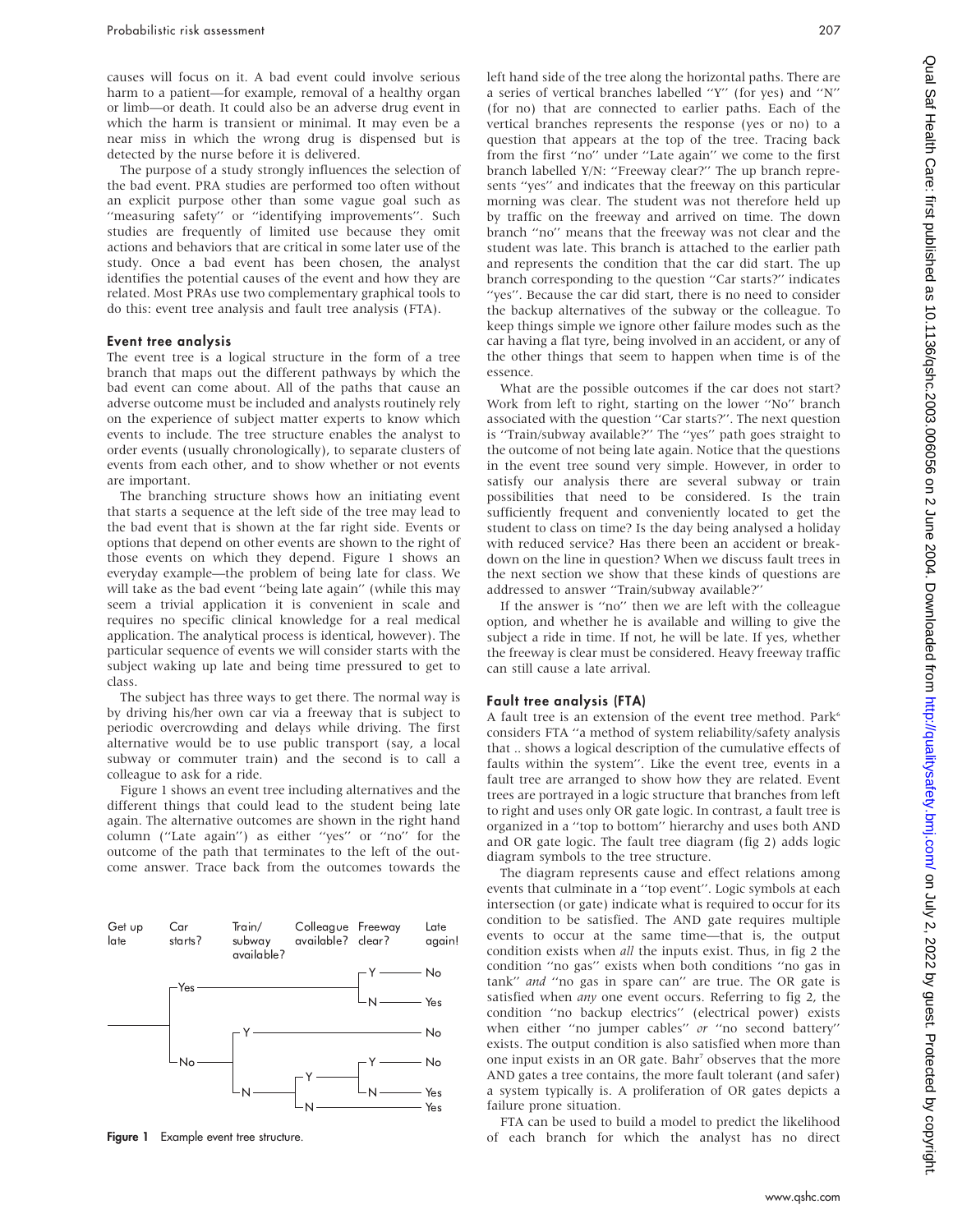experience. For our commuting student, fig 2 refines events into probabilities and dependent conditions. A subject matter expert can estimate the likelihood of certain combinations in order to figure AND and OR gate probabilities. An AND gate condition provides a simple example. Events that are assigned to each AND gate will affect the likelihood that both will occur and thereby meet the gate's logical requirement. The probability of the output being "true"  $(P<sub>o</sub>)$  for two inputs, A and B, with probabilities of being true  $(P_a$  and  $P_b$ , respectively) is given by:

$$
(P_o = P_a \times P_b)
$$

If we know that the probability on any given day that the gas tank will be empty is 0.01 (that is, 1%), and the probability that the spare can is empty is 0.3 (that is, 30%), then the probability that the car will not start because of no gas is:

$$
P_0 = 0.01 \times 0.3 = 0.003
$$
 (or 0.3%)

The mathematical formulation is a little more complex with an OR gate. Using the same terms as above  $(P_0, P_a$  and  $P<sub>b</sub>$ ) for the output and the two inputs, the probability of the output being ''true'' is calculated by:

$$
(1 - P_0) = (1 - P_a) \times (1 - P_b),
$$
  
or  $P_0 = (1 - (1 - P_a) \times (1 - P_b))$ 

For the backup electrics we assess that the likelihood of not having or being able to locate the jumper cables is 0.1. The likelihood of not having a spare battery or a helpful neighbor not being home is also 0.1. The likelihood of not being able to use the backup system either due to no cables or no second battery is:

$$
P_o = (1 - (1 - 0.1) \times (1 - 0.1))
$$
  
or  $(1 - (0.9 \times 0.9)) = 0.19$ 

Figure 2 shows how the process is extended to include the other contributing factors to the car not starting when needed. The probability of not starting on any routine day is 0.004, or approximately 1 in 10 years. This probability would be used as an input for the probability of failure for the event ''Car starts?'' in fig 1. Other fault tree models would be created for the other events in the event tree.

Figure 3 shows how circumstances change when the occasion of misplacing car keys is added. Not finding the keys is an immediate cause of the car not starting. It is added to the top event, where we estimate that on any given morning there is a 1% chance of not finding them. The change increases the overall probability of the car not starting to 0.014, or approximately 3–4 times per year (a 30–40-fold increase over the analysis which neglected the keys not being found).

This brings us to an important point that novice PRA analysts often overlook. Human behavior varies, and that variety is often linked to adverse events. Leaving human performance out of the PRA model will cause the analyst to miss some dominant influences. This will produce results that are very different from the real world. Modeling human performance and reliability is a specialized area within PRA and is beyond the scope of this article. More information on human reliability analysis (HRA) and different methods



Figure 2 Example fault tree.

that have been used to perform it are available in the literature<sup>8</sup>

Fault trees can be used alone to calculate specific events of concern such as an error in a specific procedure. However, they are not very well suited to represent conditional events. Stephenson<sup>10</sup> describes event tree analysis as a variant of FTA that can be used to ''explore both success and failure alternatives at each level''. While event trees are meant to show ''the path by which we got here'', fault trees are not



Figure 3 Example fault tree (extended).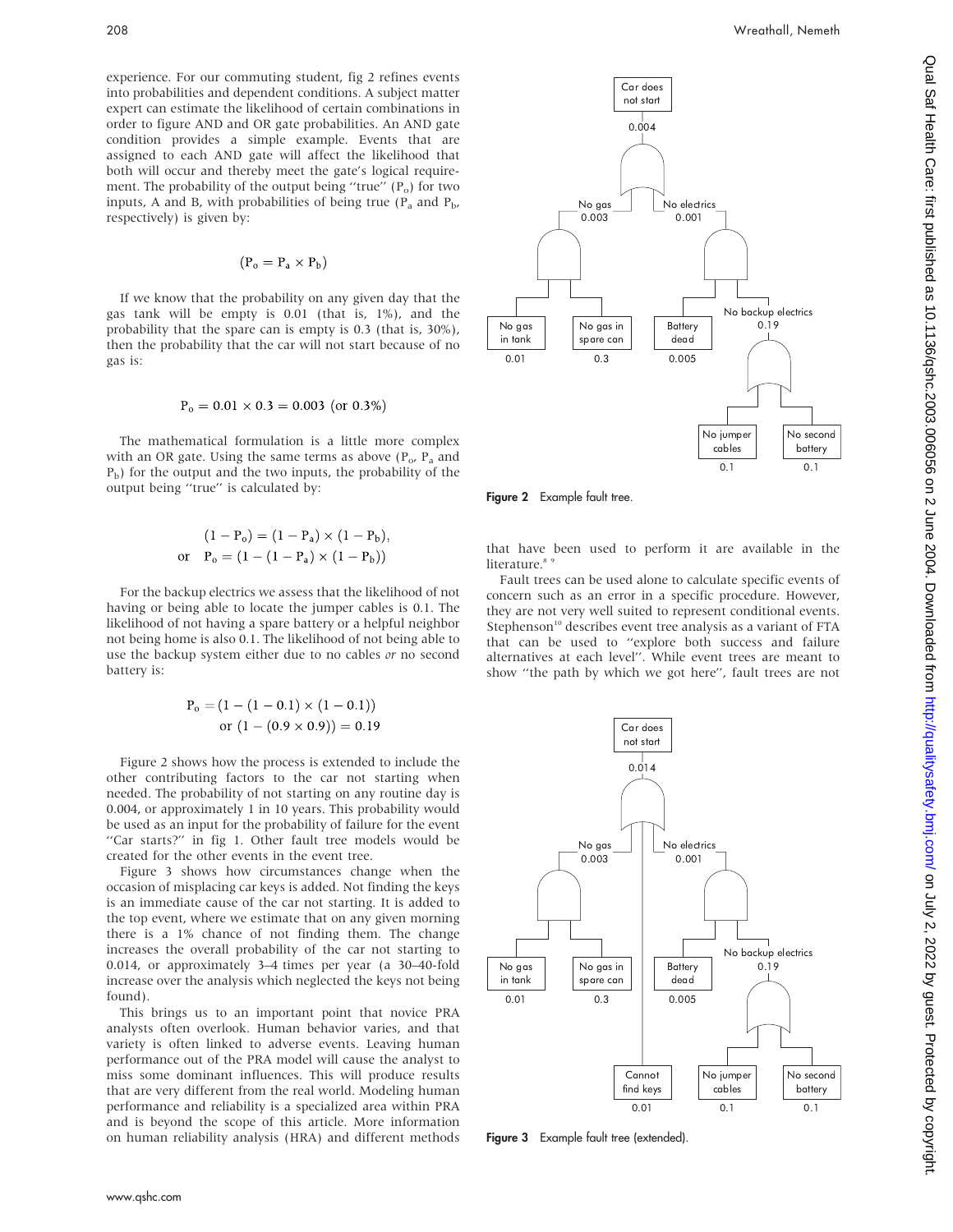conditioned by what has happened before. It has therefore been said that fault trees have no ''memory''.

Even though they can be calculated precisely, PRA results are not exact because, in most cases, the input data have inherent uncertainties and the analysis results are based on explicit assumptions. Assumptions about the number of people working in a team could affect the probabilities of human erroneous actions. Assumptions about the type of equipment in use may affect the rates of errors (in, for example, an infusion pump interface design that influences practitioner performance). Because of this, the prediction that PRA produces is best used to compare proposed solutions on a common basis.

### USES OF PRA IN OTHER INDUSTRIES

The early applications of PRA techniques (primarily fault tree models) assessed the reliability of the Minuteman missile system during the design stage, before operational testing could be performed. Designers built fault trees and used failure probabilities for the components that had been derived from testing or from experience in other applications. By using this approach, designers were able to identify the most likely sources of system failures and to make changes in the design stage in order to improve overall system reliability.

Perhaps the most extensive use of PRA has been in the commercial nuclear power industry. The US Atomic Energy Commission, the precursor to the current US Nuclear Regulatory Commission, initiated the reactor safety study in the early 1970s. The reactor safety study was an extensive analysis that was commissioned to estimate the frequencies of accidents that could lead to uncontrolled releases of radioactive materials from reactors.<sup>11</sup> Many of the techniques that had been developed for the Minuteman program were also used in the study. The additional need to consider timesequence dependencies for accident development led to the development of event trees. Data for many of the component failures modelled in the fault trees and event trees were developed from maintenance records.

Work has continued in the nuclear industry to improve the PRA modelling processes, especially in the area of human performance. Human performance analyses in the reactor safety study were principally concerned with fairly simple discrete tasks such as misreading an indication, selecting a wrong switch, or skipping a step in a written procedure. However, the nuclear plant accident in March 1979 at Three Mile Island, Harrisburg, PA showed that its operators misunderstood the conditions in the reactor.<sup>12</sup> This misunderstanding was so fundamental that the operators systematically and purposefully took exactly the wrong actions which led to the accident. Since that event, much work has been performed to develop models of human performance to assess the likelihood of such misunderstandings—see, for example, the US Nuclear Regulatory Commission.<sup>13</sup>

Several different domains such as aviation and space operations already use PRA. The US Federal Aviation Administration allows the use of PRA as part of its demonstration of the acceptability of aircraft designs. The method is used to show that the likelihood of certain types of failures of aircraft systems that would cause a crash is "extremely improbable".<sup>14\*</sup> More explicit failure frequency requirements are being developed in Europe<sup>15</sup> in response to the standards that have been set by the Joint Aviation Authorities. PRA has become a standard tool to assess the safety of hazardous industries in Europe and elsewhere. For example, PRA analyses are required as part of the formal

\*Taken to be less frequent than one failure in a billion flight hours of operation.

safety case for offshore platforms that are regulated by the UK Health & Safety Executive.<sup>16</sup> It is also finding use in new applications. As train controls start to use new computer based systems, PRA is being used to assess railroad reliability and safety—for example, the US Federal Railroad Administration has proposed PRA as one means to assess the safety of new train control systems.<sup>14-17</sup>

Many safety regulations specify three requirements: (1) that single human or equipment failures should not result in an unacceptable accident; (2) that those who are responsible will determine whether existing or proposed barriers are appropriate given the levels of risk; and (3) that changes to improve safety will be evaluated according to whether they can be implemented economically and efficiently. PRA cannot be used alone to answer all of these conditions. However, as part of a larger safety assessment program, PRA can be used to search for potential combinations of events that can lead to failure.

Experience in other industries suggests that PRA can be most effective when certain conditions exist. Firstly, it must be possible to describe the functional interconnections between different entities such as people and equipment, and to describe how failures in one entity can affect safety. Secondly, there must be some kind of consistency among the processes that are under study. Thirdly, it should be possible to describe failures within the context of a task or subtask for example, it is not practical to model failures in artistic endeavors in which there are almost infinite routes to success. While medicine may be described as ''the art of healing'', the use of standardized protocols and the move towards evidence-based practices removes much of the idiosyncrasy from many procedures. Unlike fine art, medical practice requires some kind of specifiable outcome by which success or failure can be judged. The outcome might be the occurrence or avoidance of injuries, fatalities, or economic losses of some specified magnitude.

### STRENGTHS AND LIMITATIONS OF PRA

As with any method, PRA has its own strengths as well as limitations that the analyst should understand.

#### **Strengths**

PRA offers the healthcare analyst a number of benefits including element integration, prospective analysis, change evaluation, and direct graphical representation.

#### Element integration

PRA can account for all major and minor elements in the causes of events. These include combinations of human actions, hardware/software faults, procedural mistakes, and circumstantial factors. Few other approaches to safety assessment allow such ''real life'' combinations.

#### Prospective analysis

PRA can be used to anticipate and remedy potential adverse events without having to wait for them to happen to practitioners or patients.

#### Change evaluation

PRA allows ''what if'' studies to examine the effectiveness of changes to the system and to look for the most efficient and effective solutions. For example, the method can be used to consider the potential effects of changing the type or the design of equipment that is used in a healthcare setting.

#### Direct graphical representation

Event and fault trees explicitly describe event relationships through easy to understand diagrams. These graphical tools make it possible for diverse groups to interact and to develop,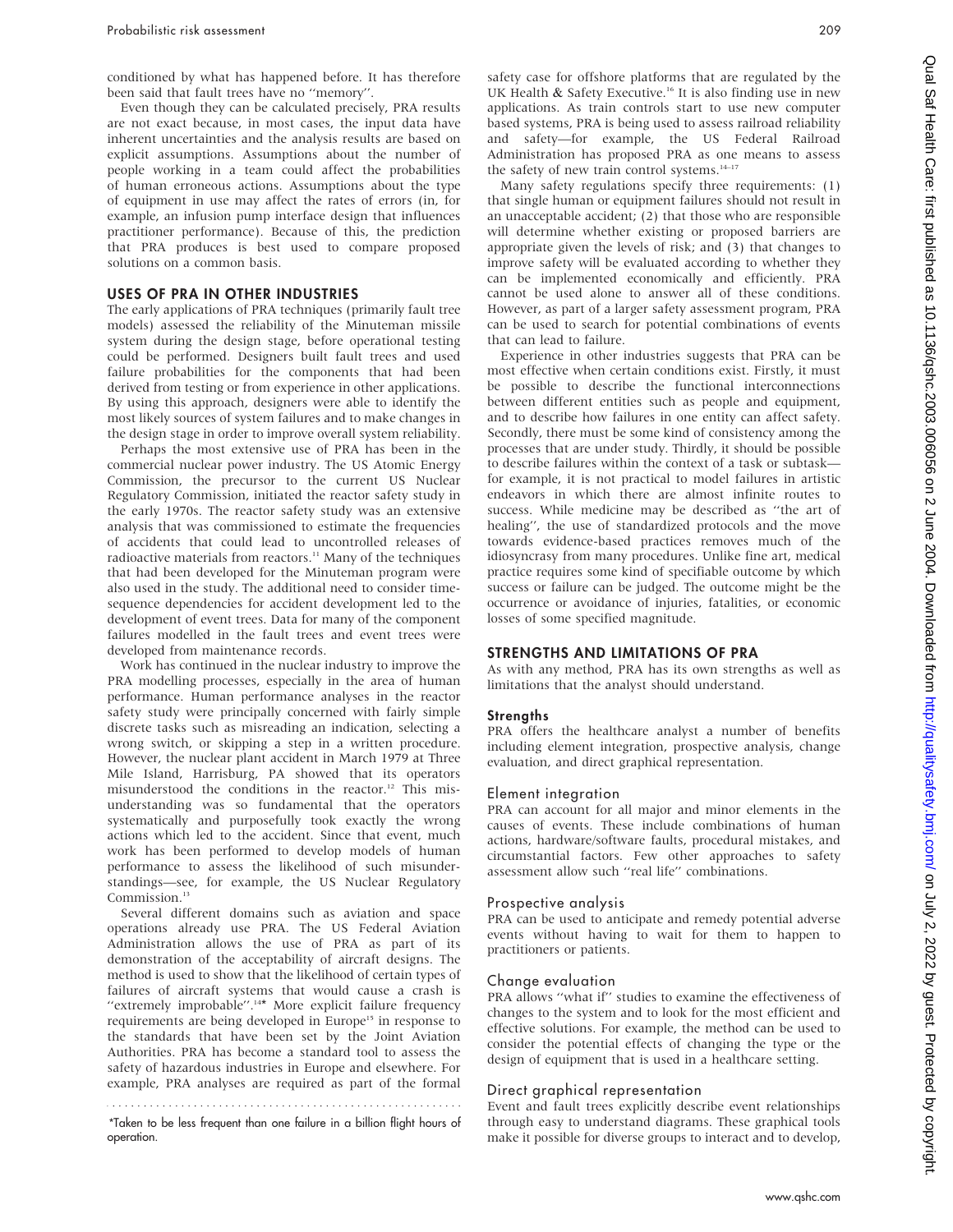or at least discuss, shared perspectives on the causes of bad events.

### **Limitations**

The analyst must also be aware of limitations in PRA that include potential for naïve analyses, reduction, unavailable probability data, reliance on expert estimation, presumption of binary states, and tunnel vision.

### Naı¨ve analyses

PRA tools are so simple and easy to apply that an inexperienced analyst can come to inaccurate conclusions. Checking whether a valve is open or closed is a common industrial task that illustrates this point. Some believe that assigning more people to check its status will drive the likelihood of the valve being out of the correct state to almost zero. Experience tells us, though, that the more people who are assigned to check something, the more likely it is that people will shirk the task. The mind set is ''I know Charlie checked it and he's good, so I don't need to waste my time checking it''. The notion is that everyone will check it. The result is that no one checks it.

When events occur that are not reflected in the PRA models, the results either lead to ineffective solutions or the method itself can be discredited. Relying on experienced analysts and peer group reviews to make sure that events are included can minimize this possibility.

### Reduction

Simplifying human experience into tree structure statements excludes the full richness of human performance and associated problems, even though Reason, Rasmussen and others<sup>9 18 19</sup> have developed methods to evaluate the causes and effects of different kinds of human errors. For example, heroic or inspired actions of people are often ignored. Only their departures from an ideal performance are modeled as failures.

### Unavailable probability data

Systems may be in the early stages of development or existing systems may need changes that have not been made. As a result, data may not be available to estimate event likelihood. However, there are ways to extrapolate existing data to new situations. In some situations filtering and scaling can be used to adjust existing data to estimate how proposed changes may affect performance.<sup>20</sup> In other situations expert judgment can be used to estimate probabilities provided that care is taken to avoid known biases and limitations.<sup>21</sup>

### Reliance on expert estimation

The more complex the circumstance, the fewer data are available to support accurate probability estimates. This requires the analyst to rely on the judgment of those with experience to estimate the likelihoods of occurrence. This can be done by asking the expert to perform the tasks that are being modeled. It can also be done by asking the expert to observe the tasks, which can be less subject to bias. Hollnagel<sup>22</sup> cautions that knowledge of human behavior must go beyond what is observable in order to grasp what causes erroneous acts.

# Vulnerable to bias

The method relies on the analyst's integrity and awareness. It is possible to "game" the method by assigning certain events in ways that would indicate a more favorable outcome. Modeling poorly defined (''gray'') areas in studies can be biased because the analyst unwittingly prefers a particular solution. For example, it may be assumed that certain faults can be easily detected and corrected. Those faults could then be excluded from the analysis without any actual test to support such a choice.

# Presumption of binary states

All events in fault trees and event trees represent some kind of binary state. Either a failure happens or it does not. Not all matters can be reduced to such simple decisions, particularly human performance. The complexity of human performance begs further exploration beyond such black and white statements. For instance, when is a human erroneous act a failure? Is it a failure if the practitioner detects it? If another member of the care team detects it? Do subconscious slips count if no harm is done? What is the standard by which performance is judged? Is it perfection? Is it minimally adequate care?

### Tunnel vision

The analyst who focuses on hardware failures may inadvertently omit human performance from fault trees and event trees. This limited vision is one of the foremost reasons why PRA predictions fail to match actual experience. In another instance of limited vision, changes can be evaluated too narrowly. For example, Ford's decision not to reinforce Pinto fuel tanks at a cost of \$6.65/car does not appear to have taken larger issues such as the perceived cost of harm into account. The decision eventually resulted in significant litigation costs and public disapproval.<sup>23</sup>

# ROLE OF PRA IN HEALTH CARE

In high hazard, low risk systems such as chemical plants, the potential for harm is great but the incidence of accidents is low. PRA has traditionally been used to assess the designs of these systems by predicting the types and likelihood of major accidents that might occur. More recently it has been used in commercial nuclear power plants, aviation, and chemical manufacturing plants<sup>24</sup> to explore how things went wrong, what alternative outcomes were possible, and whether new or changed defences and barriers may be more effective. These applications have been driven by a need for models that can predict the types and frequencies of major accidents in order to assess whether the design ensures that they are adequate.

Health care, particularly acute care, combines high hazard with high risk. A small number of studies using risk assessment tools have already been performed for events. One study explored their use in anesthesia<sup>25</sup> while another involved radiation brachytherapy.<sup>26</sup> Even so, the broader use of PRA requires the analyst to understand how health care differs from other high hazard applications. Rather than the continuous operation of single design systems (as in a chemical plant), health care routinely involves aggregations of equipment that are assembled and interchanged quickly. Furthermore, healthcare processes are far more diverse than traditional applications in which PRA has become an accepted safety management tool.

- N Personnel: a wide range of doctors, nurses, pharmacists, technicians, clerical staff, contract employees, manufacturers, and pharmaceutical equipment and consumables vendors perform in important roles that affect safety.
- N Procedures: treatments are specific and particular to a patient or patient's condition and they compel the use of specific qualifications, procedures, skills, tools, and equipment. There are no opportunities to "set it and forget it".
- N Facilities: each healthcare location—from major trauma centres to ambulatory clinics, to assisted living facilities and hospices—has its own unique set of safety concerns.
- N Criticality: patient health trends, diagnoses, anatomies, compliance, and response to treatment all affect outcomes.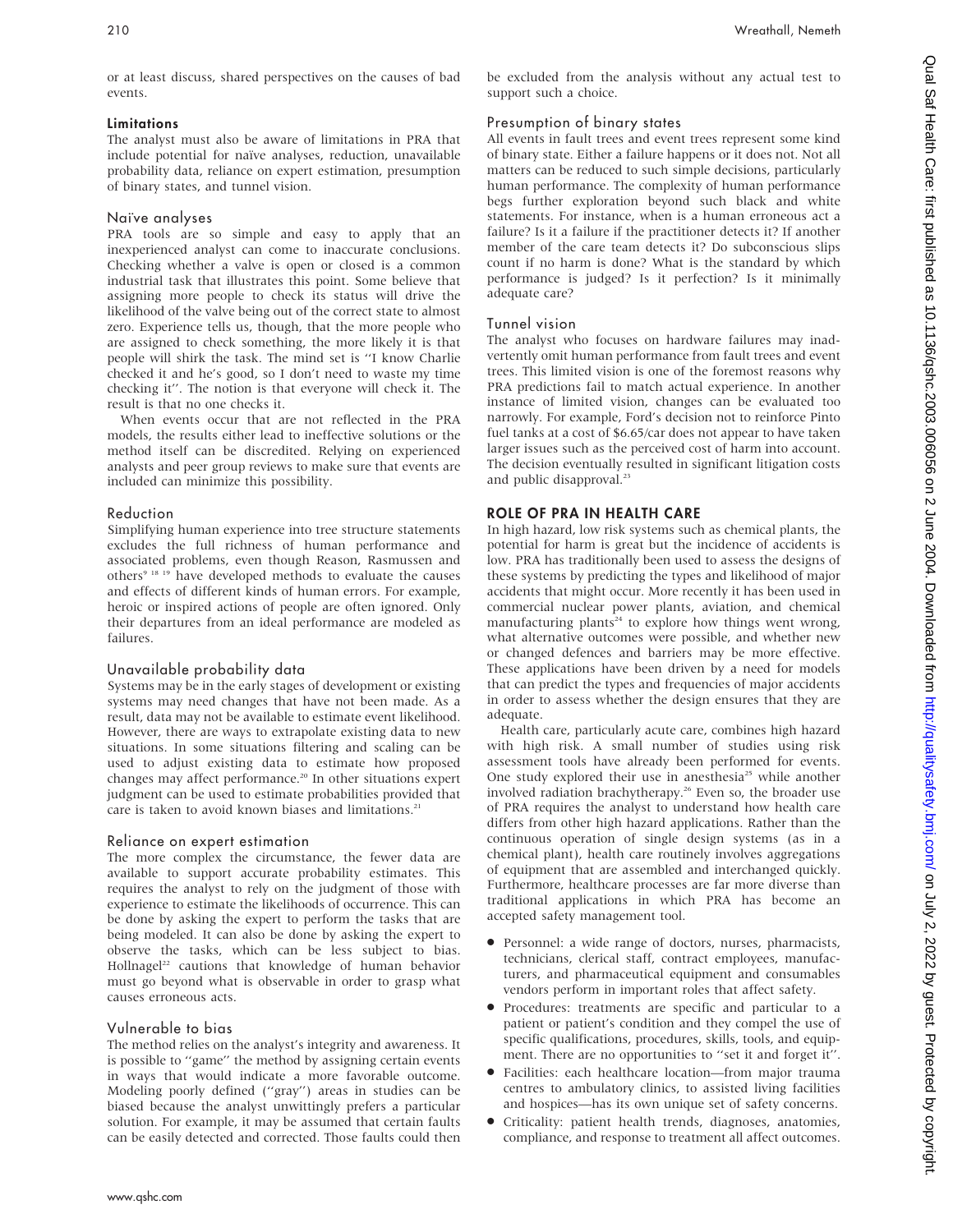### Key messages

- Human factors methods help analysts to understand health care as a system.
- Probabilistic risk assessment helps the analyst to understand large systems as a whole, rather than isolated parts.
- It can be used to identify the causes, potential severity, and frequency of adverse events.
- Probabilistic risk assessment leads the analyst to portions of a system that may have safety related issues and indicates where to allocate resources for improvement.
- The analyst can use the probabilistic risk assessment model to explore the potential risk of changes before they are implemented.

Every patient is vulnerable, having arrived in the system as a result of a need for treatment.

"Risk" in PRA focuses on influences that lead to bad events, making it more specialized than ''risk management'' in health care. Risk management combines quality management and the management of patient safety in the interest of limiting malpractice liability.<sup>27</sup> Even with this difference, there is potential for PRA to benefit health care. Both PRA and health care risk management seek to understand and control the potential exposure of patients and staff to hazards. PRA can be used to improve patient safety efforts in four ways: formality, logic, structure, and prioritization.

- N Formality: PRA provides a formal systematic way to identify and represent the factors that contribute to adverse events and near misses.
- Logic: PRA provides a logical basis to explore interventions and barriers that could reduce iatrogenic harm. PRA qualitative tools (the fault trees and event trees) can be used to identify all potential changes, while PRA quantitative tools can be used to measure change effectiveness and then to rank potential changes accordingly.
- Structure: PRA provides a framework for data reporting requirements. The structure provided by PRA will define the scope, conditions, and other aspects of adverse event data gathering, making it purposeful.
- Prioritization: PRA provides a way to focus on the most vulnerable aspects of the system and to protect them from failure.

PRA represents a logical extension to tools that are already in use within the patient safety community, specifically FMEA, RCA, and data gathering efforts. For example, the information created by FMEA and RCA can be used to build fault trees and event trees. However, several changes are needed in the use of PRA before it can be applied to healthcare analysis. The reliance of PRA on expert assessment calls for deep domain knowledge. Such knowledge necessarily comes from research into the deep structure of work that is performed at the ''sharp end'' of acute care. It includes three essential elements:

- N Data on sharp end practice based on first hand observation.
- N Analyses and findings that characterize sharp end practice drawn from basic research into healthcare operations.

N Insightful representations of sharp end practice and the influence of management policy and procedures at the system level.

Without such research, PRA models will lack the substance that they require to be valid and run the risk of producing naïve analyses that appear useful but lack rigor or validity.

### CONCLUSIONS

PRA is a proven method for identifying and evaluating risk in high hazard applications that has the potential to improve patient safety efforts in health care. Its formal and structured procedures make it a promising way to identify and assess potential adverse events. PRA can build on FMEA, RCA, and data collection efforts that are already in place in healthcare settings. By integrating these methods, PRA can make them even more useful.

In order to use PRA effectively, further work must be done in healthcare research. Analysts must initially develop a deeper understanding of health care as a system. That understanding can then be used to correctly account for events to populate the event and fault trees, assign well considered links among events, and estimate the likelihood of occurrence with a reasonable degree of confidence.

#### Authors' affiliations .....................

J Wreathall, John Wreathall & Co Inc, Dublin, OH 43016-9578, USA C Nemeth, Cognitive Technologies Laboratory, University of Chicago, Chicago, IL 60637, USA

#### REFERENCES

- 1 Nemeth C. Human factors methods for design. London: Taylor & Francis/CRC Press, 2004.
- 2 Feldman SE, Douglas DW. Medical accidents in hospital care: applications of failure analysis to hospital quality appraisal. Jt Comm J Qual Improv 1997;23:567–80.
- 3 DeRosier J, Stalhandske E, Bagian JP, et al. Using health care failure modes and effects analysis: the VA National Center for Patient Safety's Prospective Risk Analysis System. Jt Comm J Qual Improve 2002;28:248–67.
- 4 Cohen MR, Senders J, Davis NM. Failure modes and effects analysis: a novel approach to avoiding dangerous medication errors and accidents. Hosp Pharmacy 1994;29:319–24.
- 5 Nemeth C. The master schedule: how cognitive artifacts affect distributed cognition in acute care. Diss Abs Int 2003;64:3990.
- 6 Park K. Human error. In: Salvendy G, ed. Handbook of human factors and ergonomics, 2nd ed. New York: John Wiley & Sons, 1997:150–71.
- 7 Bahr NJ. System safety engineering and risk assessment. London: Taylor and Francis, 1997.
- 8 Reason J. Human error. New York: Cambridge University Press, 1990.
- 9 Gertman DI, Blackman HS. Human reliability and safety analysis data handbook. New York: John Wiley & Sons, 1994.
- 10 Stephenson J. System safety 2000. New York: Van Nostrand Reinhold, 1991.
- 11 Nuclear Regulatory Commission (NRC). Reactor Safety Study an assessment of accident risks in US commercial nuclear power plants. Report No WASH-1400 (NUREG 75/014). Rockville, MD: US Nuclear Regulatory Commission, 1975.
- 12 Kemeny J. The need for change. Report of the President's Commission on the accident at Three Mile Island. New York: Pergamon Press, 1979.
- 13 Nuclear Regulatory Commission (NRC). Technical basis and implementation guidelines for a technique for human event analysis (ATHEANA). Report No NUREG-1624, Rev. 1. Rockville, MD: US Nuclear Regulatory Commission, 2000.
- 14 Federal Aviation Administration. Equipment, systems and installations 14 CFR 25.1309. Washington, DC: Department of Transportation, Federal Aviation Administration, 2003.
- 15 Joint Aviation Authorities. Equipment, systems and installations. Joint Aviation Regulation 25.1305. Hoofdorp, The Netherlands: Joint Aviation Authorities, 2003.
- 16 Health & Safety Executive. Assessment principles for offshore safety cases. London: Health & Safety Executive, 1998.
- 17 Department of Transportation. Standards for development and use of processor-based signal and train control systems. Proposed rule (Federal<br>Railroad Administration). 49 CFR Part 209. Federal Register 2001;**66**:155.
- 18 Rasmussen J. Role of error in organizing behavior. Ergonomics 1990;33:1185–90.
- 
- 19 **Reason J**. *Managing the risks of organizational accidents*. Brookfield, VT:<br>Ashgate Publishing Company, 1998.<br>20 **Wreathall J**, Bley DC, Roth E, *et al.* Using an integrated process of data and<br>modeling in HRA. *Relia*